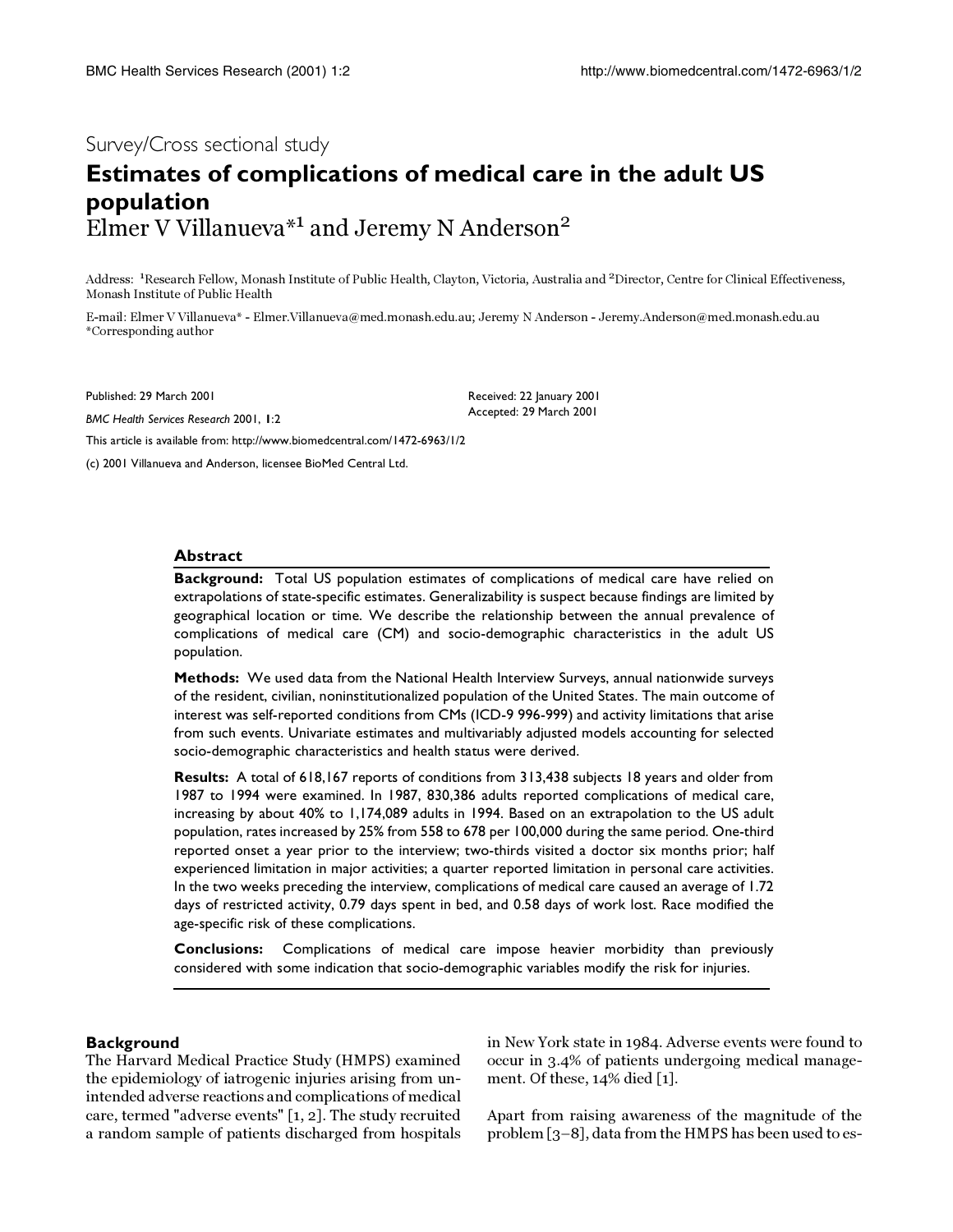timate rates for the entire US general population [\[9\]](#page-8-1). There is concern that the scope of the HMPS might produce inappropriate population estimates, given that it was limited to a single state and collected data for a single year. For instance, a recent hospital-based study conducted in Utah and Colorado [\[5](#page-7-3)] reported an adverse event rate of 2.9% following hospitalization. The authors' extrapolation of this data to the general US population produced estimates that were lower that those derived from HMPS.

We present the results of analyses of self-reported complications of medical care using several years of crosssectional data from a nationwide survey of US adults. We attempted to estimate the population prevalence of medical complications and examine the relationship between the self-reported complications of medical care and selected socio-demographic variables.

## **Materials and Methods**

The US Bureau of Census, under the specifications of the National Center for Health Statistics (NCHS), conducts the National Health Interview Survey (NHIS) to obtain data on the health of the resident, civilian, noninstitutionalized population of the United States. The NHIS, one of the oldest US national health surveys, has a complex multistage probability design that uses clustering and stratification with oversampling of selected population subgroups [[10](#page-8-2), [11](#page-8-3)]. The overall response rate has consistently been about 95%.

We evaluated NHIS data from 1987 to 1994 focusing on 313,438 participants aged 18 or older. The main outcome variable of interest was the occurrence of a injury condition reported by the respondent to have been due to (1) acute or chronic conditions associated with disability days, doctor visits and/or hospitalizations in the two weeks preceding the NHIS interview; (2) chronic conditions reported to be the main or secondary cause of activity limitation; or (3) chronic conditions reported in response to a checklist of conditions for each body system.

In the NHIS, this data was collected by asking the subject to identify conditions that impacted on their health ("Is [subject] limited in any activities because of an impairment or health problem?" and "What condition caused this?") and by reading a standard list of chronic conditions and asking the subject whether he or she had any of the listed conditions. Responses were recoded by nosologists according to classifications based on the ninth revision of the International Classification of Diseases (ICD-9) [[12](#page-8-4)]. This study focuses on ICD-9 codes 996 to 999 referring to injuries due to complications of surgical and medical care (subsequently recoded by the NHIS as an "adverse reaction or complication of medical care"). The range of conditions included in these codes are listed in Table [1](#page-1-0) and excludes adverse drug reactions.

Secondary outcomes included the onset of complications; the last time a physician was visited for the condition; the level of restrictions in major, work-related, and personal care activities imposed by medical complications; and the number of total bed-days and days lost from work in the two-week period preceding the NHIS interview. Except for the latter two outcomes, all were coded using indicator variables.

The following socio-demographic variables were considered: age (7 categories), sex, race (white, black, other), region (US Northeast, Midwest, South, West), education (7 categories), annual family income (6 categories), major activity (work, housekeeping, school, other), and health status (excellent, very good, good, fair, poor). All socio-demographic variables were coded using indicator variables.

Race was coded as White, Black, or Other following NHIS data structures. The last category is obviously racially heterogeneous and contributes about 2.5% of the total survey population. Nevertheless, we recognized the paucity of extant information and chose to retain the category in all analyses.

General population estimates of complications of medical care took into account the complex sampling procedure employed by the National Center for Health Statistics. All analyses used methods to account for the sampling design of the study by utilizing weights provided on the NHIS data tapes to yield population estimates. All analyses were conducted using Stata 6.0 (College Station, Texas, USA).

<span id="page-1-0"></span>We derived annual estimates of the prevalence of these complications of care from 1987 to 1994 and according to the selected socio-demographic variables. Contingency tables were analysed using chi-square tests corrected for the complex sampling design to test for differences between variables [[13](#page-8-5), [14](#page-8-6)]. Univariate prevalence odds ratios of medical complications were calculated for each of the socio-demographic variables previously identified. The two-way interaction between race and age was examined by including the relevant terms into the model. Three multivariable logistic regression models were applied to adjust for potentially confounding factors. Model 1 adjusted for the year of the survey. Model 2 included survey year plus education and annual income. Model 3 adjusted for all the variables in Model 2 plus major activity and self-reported health status. Tests were considered significant at  $P < 0.05$ .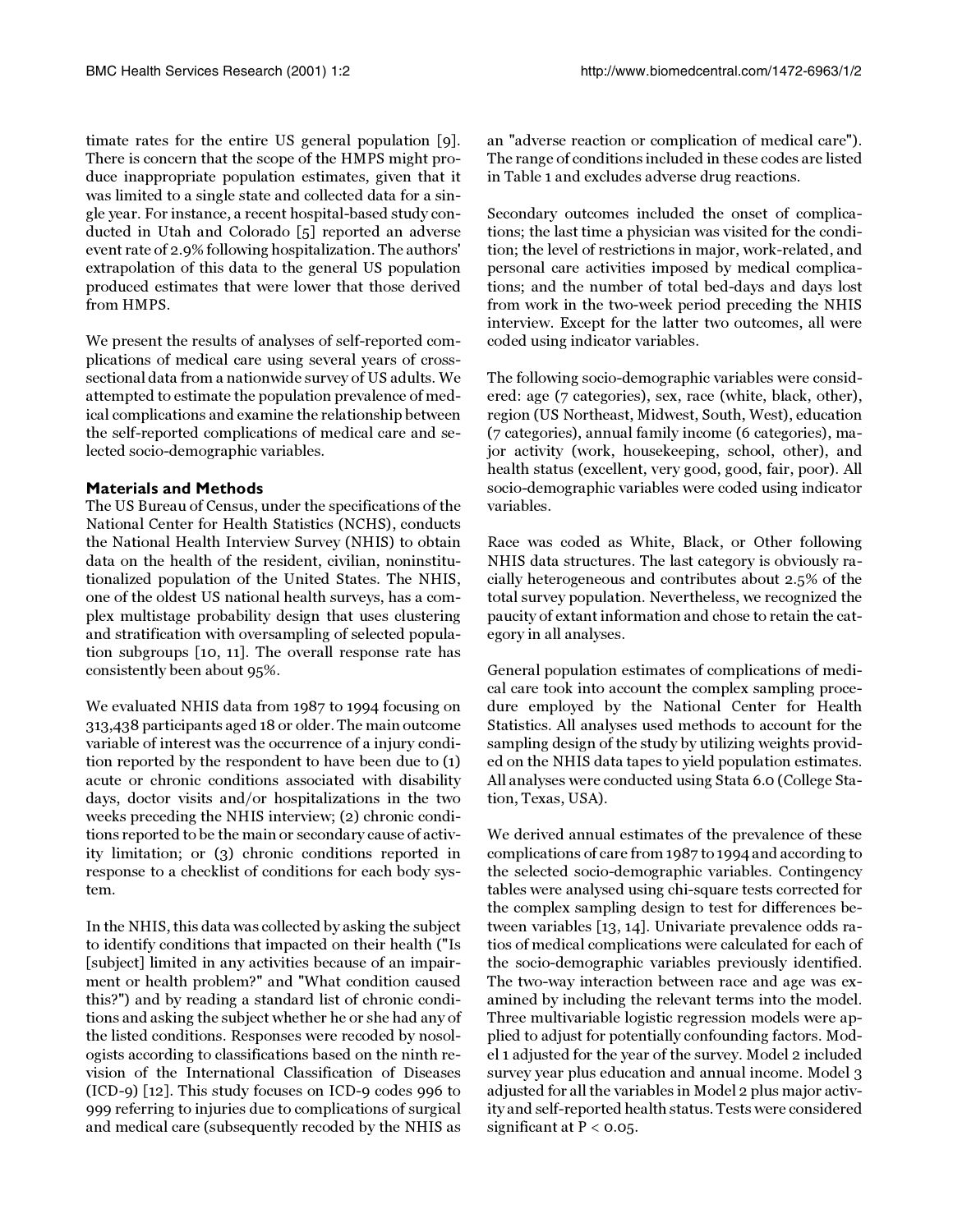#### **Table 1: Conditions listed under ICD-9 codes 996-999.**

| Code  | Condition                                                                                         |
|-------|---------------------------------------------------------------------------------------------------|
| 996.0 | Mechanical complication of cardiac device, implant, and graft                                     |
| 996.I | Mechanical complication of other vascular device, implant, and graft                              |
| 996.2 | Mechanical complication of nervous system device, implant, and graft                              |
| 996.3 | Mechanical complication of genitourinary device, implant, and graft                               |
| 996.4 | Mechanical complication of internal orthopedic device, implant, and graft                         |
| 996.5 | Mechanical complication of other specified prosthetic device, implant, and<br>graft               |
| 996.6 | Mechanical complication of other specified prosthetic device, implant, and<br>graft               |
| 996.7 | Other complications of internal (biological) (synthetic) prosthetic device,<br>implant, and graft |
| 996.8 | Complications of transplanted organ                                                               |
| 996.9 | Complications of reattached extremity or body part                                                |
| 997.0 | Nervous system complications during or resulting from a procedure                                 |
| 997.I | Cardiac complications during or resulting from a procedure                                        |
| 997.2 | Peripheral vascular complications during or resulting from a procedure                            |
| 997.3 | Respiratory complications during or resulting from a procedure                                    |
| 997.4 | Digestive system complications during or resulting from a procedure                               |
| 997.5 | Urinary complications during or resulting from a procedure                                        |
| 997.6 | Late amputation stump complication during or resulting from a proce-<br>dure                      |
| 997.9 | Complications affecting other specified body systems during or resulting<br>from a procedure      |
| 998.0 | Postoperative shock during or resulting from a procedure                                          |
| 998.1 | Hemorrhage or hematoma complicating a procedure                                                   |
| 998.2 | Accidental puncture or laceration during a procedure                                              |
| 998.3 | Disruption of operation wound                                                                     |
| 998.4 | Foreign body accidentally left during a procedure                                                 |
| 998.5 | Postoperative infection                                                                           |
| 998.6 | Persistent postoperative fistula                                                                  |
| 998.7 | Acute reaction to foreign substance accidentally left during a procedure                          |
| 998.8 | Other specified complications of procedures                                                       |
| 998.9 | Unspecified complication of procedure                                                             |
| 999.0 | Generalized vaccinia                                                                              |
| 999.1 | Air embolism to any site following infusion, perfusion, or transfusion                            |
| 999.2 | Other vascular complications following infusion, perfusion, or transfusion                        |
| 999.3 | Other infections following infusion, perfusion, or transfusion                                    |
| 999.4 | Anaphylactic shock due to serum                                                                   |
| 999.5 | Other serum reaction                                                                              |
| 999.6 | ABO incompatibility reaction                                                                      |
| 999.7 | Rh incompatibility reaction                                                                       |
| 999.8 | Other transfusion reaction                                                                        |
| 999.9 | Other and unspecified complications of medical care                                               |

## **Results**

From 1987 to 1994, the NHIS sampled a total of 313,438 subjects aged 18 years or older. These subjects provided a total of 618,167 reports of conditions of which 3,740 were complications of medical care.

Annual estimates of the prevalence of the condition in the total population are shown in Figure [1](#page-2-0). The results point to a generally increasing trend in both the number and proportion of the total population. In 1987, 830,386 adults reported complications of medical care, increas-



#### <span id="page-2-0"></span>**Figure 1**

Proportion and number of subjects with self-reported complications of medical care extrapolated to the US adult population, by year, National Health Interview Surveys, 1987 to 1994.

ing by about 40% to 1,174,089 adults in 1994. Based on an extrapolation to the US adult population, rates increased by 25% from 558 to 678 per 100,000 during the same period, although in a non-monotonic manner. The average increase in rates was about 3.38% (95% confidence interval  $[CI] = 1.85 - 4.93$  annually over the study period.

The socio-demographic characteristics of the study population and corresponding total population estimates are presented in Table [2](#page-3-0). Univariate analyses suggest that there were no statistically significant differences in the risk of an injury due to medical complications by gender  $(P = 0.581)$ . There was some evidence of an increasing trend by age ( $P < 0.001$ ). Significant associations in risk according to regional ( $P = 0.041$ ), racial ( $P < 0.001$ ), educational ( $P < 0.001$ ), and annual income ( $P = 0.001$ ) variables were also present. A statistically significant inverse relationship was seen between health status and the risk for complications ( $P < 0.001$ ).

31.6% of all subjects reporting complications of medical care stated it occurred within a year of the interview (Table [3\)](#page-4-0). About 75% said they had visited a doctor within the past year to discuss the condition (about 66% in the past six months). About half said they experienced some degree of limitation in the performance of their major activities and a quarter reported some limitation in performing personal care activities due to their condition.

Overall, there was an average of 1.72 days of restricted activity, 0.79 days spent in bed, and 0.58 days of work lost due to these complications of medical care. When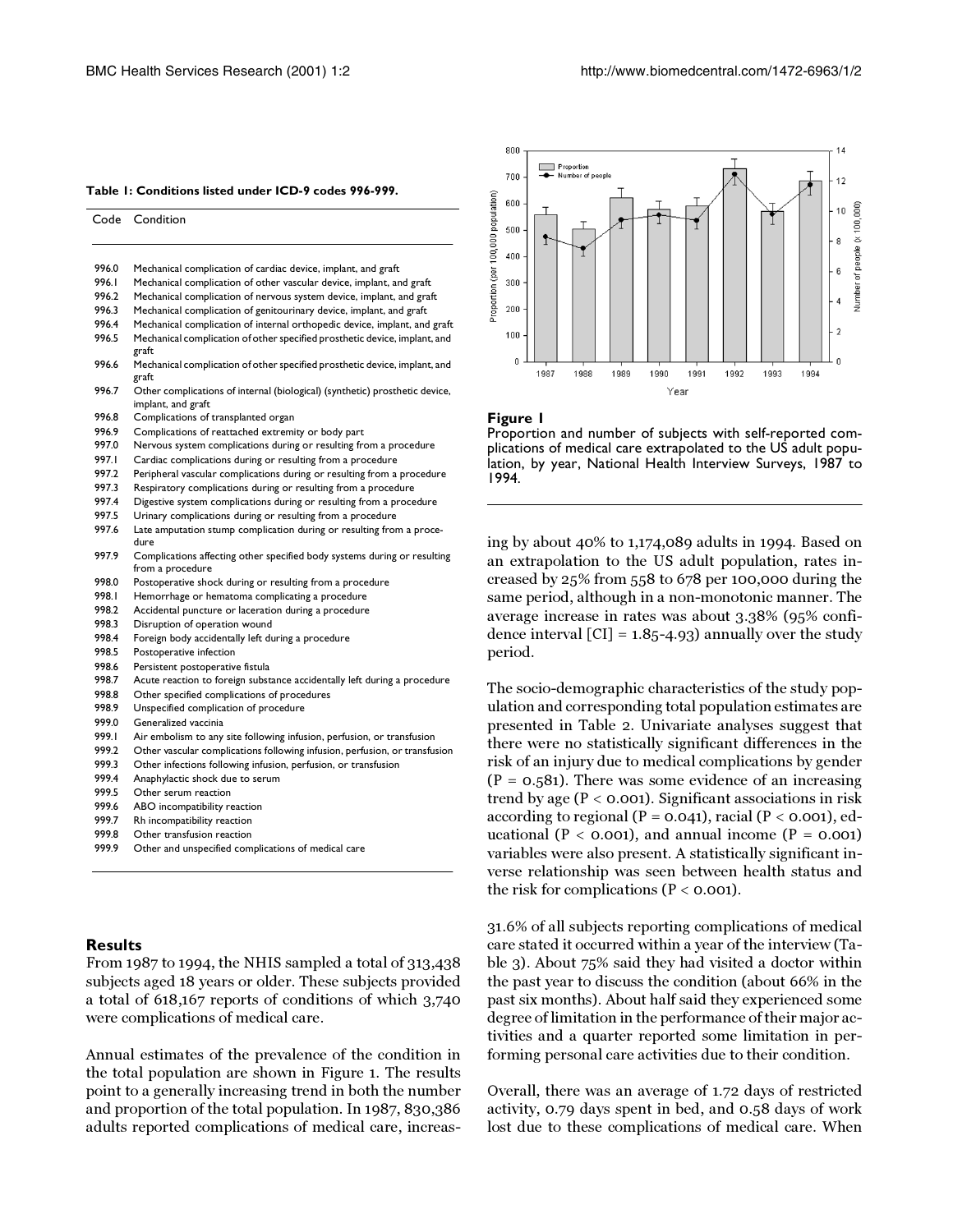limited to medical complications occurring in the two weeks prior to the interview, the results are 3.52, 1.90, and 1.51 days, respectively.

The interaction between race and age was found to be statistically significant in the base model ( $P = 0.016$ ). In whites, Model 1 suggested a steadily increasing trend in the risk of complications of medical care according to age, at least until the middle of the seventh decade of life (Table [4\)](#page-5-0). Full adjustment verified that subjects aged 25

<span id="page-3-0"></span>and older were at a statistically significantly increased risk for medical complications. The highest risk corresponded to an 81% increase (95% CI =  $38\%$ -138%) compared to the youngest age group. In blacks, adjustment for all variables suggested a 45% greater risk for complications of medical care in persons aged 25 to 35 and those 35 to 44 years compared to those aged 18 to 24. All other age groups did not show statistical significance.

**Table 2: Descriptive characteristics of the study population according to selected socio-demographic variables, National Health Interview Surveys, 1987-1994.**

| Characteristic                 | Number (%*)<br>of subjects | Number (%*)<br>reporting<br>complication of<br>medical care | Estimated size of total<br>population reporting<br>complication of<br>medical care | Estimated percentage of total<br>population reporting<br>complication of medical care<br>(95% confidence interval)+ | Univariate<br>prevalence odds<br>ratio (95%)<br>confidence interval <sup>+</sup> |
|--------------------------------|----------------------------|-------------------------------------------------------------|------------------------------------------------------------------------------------|---------------------------------------------------------------------------------------------------------------------|----------------------------------------------------------------------------------|
| Sex                            |                            |                                                             |                                                                                    |                                                                                                                     |                                                                                  |
| Male                           | 133,533 (42.61)            | 1,467 (39.22)                                               | 3,148,699                                                                          | $0.59(0.55-0.62)$                                                                                                   | 1.00                                                                             |
| Female                         | 179,885 (57.39)            | 2,273 (60.78)                                               | 4,686,767                                                                          | $0.62$ (0.59-0.65)                                                                                                  | $0.98(0.91 - 1.05)$                                                              |
| Age, y                         |                            |                                                             |                                                                                    |                                                                                                                     |                                                                                  |
| $18-24$                        | 26,484 (8.45)              | 137(3.66)                                                   | 318,035                                                                            | $0.36(0.30-0.42)$                                                                                                   | 1.00                                                                             |
| 25-34                          | 54, 177 (17.28)            | 437 (11.68)                                                 | 964,060                                                                            | $0.52(0.46-0.57)$                                                                                                   | $1.48(0.21 - 1.80)$                                                              |
| 35-44                          | 58,533 (18.67)             | 593 (15.86)                                                 | 1,234,644                                                                          | $0.59(0.54-0.64)$                                                                                                   | $1.68(1.37-2.05)$                                                                |
| 45-54                          | 47,343 (15.10)             | 582 (15.56)                                                 | 1,202,700                                                                          | $0.64(0.58-0.70)$                                                                                                   | $1.77(1.45-2.16)$                                                                |
| 55-64                          | 46,321 (14.78)             | 675 (18.05)                                                 | 1,402,819                                                                          | $0.67(0.61 - 0.73)$                                                                                                 | $1.77(1.46-2.14)$                                                                |
| 65-74                          | 46,266 (14.76)             | 774 (20.70)                                                 | 1,577,256                                                                          | $0.70(0.65-0.76)$                                                                                                   | $1.80(1.48-2.18)$                                                                |
| 75 and older                   | 34,314 (10.95)             | 542 (14.49)                                                 | 1,135,952                                                                          | $0.63(0.56-0.69)$                                                                                                   | $1.58(1.30-1.93)$                                                                |
| Race                           |                            |                                                             |                                                                                    |                                                                                                                     |                                                                                  |
| White                          | 264,759 (84.47)            | 3,248 (86.84)                                               | 6,964,509                                                                          | $0.62$ (0.59-0.65)                                                                                                  | 1.00                                                                             |
| <b>Black</b>                   | 40,936 (13.06)             | 416 (11.12)                                                 | 681,855                                                                            | $0.49(0.44-0.55)$                                                                                                   | $0.78(0.70-0.88)$                                                                |
| Other                          | 7,743 (2.47)               | 76 (2.03)                                                   | 189,102                                                                            | $0.60(0.46-0.75)$                                                                                                   | 0.98 (0.77-1.26)                                                                 |
| Region                         |                            |                                                             |                                                                                    |                                                                                                                     |                                                                                  |
| Northeast                      | 60,690 (19.36)             | 640 (17.11)                                                 | 1,301,268                                                                          | $0.54(0.49-0.60)$                                                                                                   | 1.00                                                                             |
| Midwest                        | 79,717 (25.43)             | 1,020 (27.27)                                               | 2,063,524                                                                          | $0.65(0.59-0.70)$                                                                                                   | $1.20(1.06-1.37)$                                                                |
| South                          | 107,068 (34.16)            | 1,325 (35.43)                                               | 2,844,560                                                                          | $0.62$ (0.57-0.66)                                                                                                  | $1.14(1.01-1.29)$                                                                |
| West                           | 65,963 (21.04)             | 755 (20.19)                                                 | 1,626,114                                                                          | $0.60(0.55-0.65)$                                                                                                   | $1.16(1.02-1.31)$                                                                |
| Education                      |                            |                                                             |                                                                                    |                                                                                                                     |                                                                                  |
| None                           | 2,338 (0.75)               | 17(0.46)                                                    | 36,156                                                                             | $0.34(0.17-0.50)$                                                                                                   | 1.00                                                                             |
| Elementary                     | 38,727 (12.48)             | 627 (16.86)                                                 | 1,253,608                                                                          | $0.65(0.59-0.71)$                                                                                                   | $1.99(1.20-3.31)$                                                                |
| Some high school               | 42,311 (13.63)             | 626 (16.83)                                                 | 1,270,559                                                                          | $0.69(0.63 - 0.75)$                                                                                                 | 2.19 (1.31-3.65)                                                                 |
| High school graduate           | 113,582 (36.60)            | 1,304 (35.06)                                               | 2,753,220                                                                          | $0.61(0.57-0.65)$                                                                                                   | $1.95(1.17-3.24)$                                                                |
| Some college                   | 59,247 (19.09)             | 643 (17.29)                                                 | 1,380,437                                                                          | $0.59(0.54-0.64)$                                                                                                   | $1.90(1.14-3.17)$                                                                |
| College graduate               | 30,244 (9.75)              | 286 (7.69)                                                  | 631,982                                                                            | $0.56(0.49-0.63)$                                                                                                   | $1.74(1.04-2.92)$                                                                |
| Post-graduate<br>Annual family | 23,901 (7.70)              | 216(5.81)                                                   | 464,106                                                                            | $0.50(0.44-0.57)$                                                                                                   | $1.56(0.93-2.63)$                                                                |
| income,                        |                            |                                                             |                                                                                    |                                                                                                                     |                                                                                  |
| $\times$ \$1,000               |                            |                                                             |                                                                                    |                                                                                                                     |                                                                                  |
| less than 5                    | 14,133(5.39)               | 209 (6.53)                                                  | 399,542                                                                            | $0.59(0.50-0.68)$                                                                                                   | 1.00                                                                             |
| $5 - 14$                       | 58,044 (22.12)             | 910 (28.42)                                                 | 1,840,201                                                                          | $0.65(0.60-0.70)$                                                                                                   | $1.10(0.92 - 1.31)$                                                              |
| $15 - 24$                      | 54,733 (20.86)             | 760 (23.74)                                                 | 1,593,795                                                                          | $0.70(0.64-0.75)$                                                                                                   | $1.19(1.01-1.40)$                                                                |
| 25-34<br>35-44                 | 42,195 (16.08)             | 450 (14.05)                                                 | 976,522                                                                            | $0.60(0.54-0.65)$                                                                                                   | $1.02(0.85 - 1.22)$                                                              |
|                                | 30,964 (11.80)             | 310 (9.68)                                                  | 676,843                                                                            | $0.59(0.52-0.66)$                                                                                                   | $1.00(0.83 - 1.22)$                                                              |
| 45 and over                    | 62,295 (23.74)             | 563 (17.58)                                                 | 1,225,607                                                                          | $0.54(0.49-0.59)$                                                                                                   | 0.91 (0.76-1.09)                                                                 |
| Major activity<br>Work         | 160,556 (51.22)            | 1,320 (35.29)                                               | 2,817,570                                                                          | $0.50(0.47-0.54)$                                                                                                   | 1.00                                                                             |
| Housekeeping                   | 72,629 (23.17)             | 1,094 (29.25)                                               | 2,213,449                                                                          | $0.67(0.63-0.71)$                                                                                                   | $1.25$ (1.14-1.36)                                                               |
|                                |                            |                                                             |                                                                                    |                                                                                                                     |                                                                                  |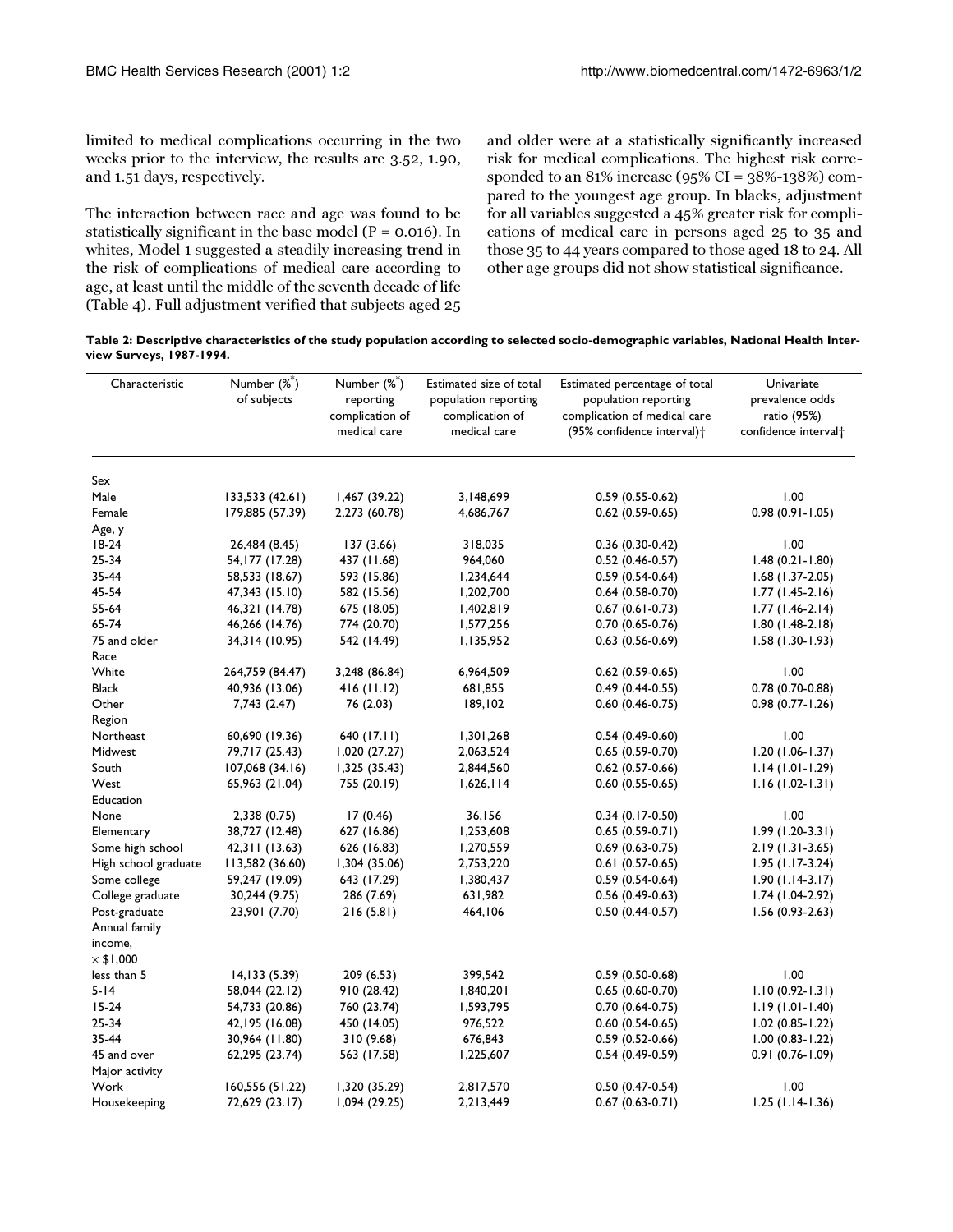| School        | 12,911(4.12)   | 94(2.51)       | 219.536   | $0.48(0.37-0.59)$ | $0.95(0.75 - 1.21)$ |
|---------------|----------------|----------------|-----------|-------------------|---------------------|
| Other         | 67,342 (21.48) | (32.94) 232, ا | 2,584,911 | $0.73(0.68-0.78)$ | $1.40(1.28-1.53)$   |
| Health status |                |                |           |                   |                     |
| Excellent     | 63,171 (20.23) | 397 (10.65)    | 864.061   | $0.45(0.40-0.50)$ | 1.00                |
| Very good     | 79,749 (25.54) | 581 (15.59)    | 1,216,534 | $0.45(0.41-0.49)$ | $0.98(0.86 - 1.13)$ |
| Good          | 92,786 (29.71) | (28.64) 067, ا | 2,201,757 | $0.60(0.56-0.64)$ | $1.33(1.17-1.50)$   |
| Fair          | 51,499 (16.49) | 938 (25.17)    | 1,949,144 | $0.72(0.66-0.78)$ | $1.57(1.37 - 1.80)$ |
| Poor          | 25,092 (8.03)  | 743 (19.94)    | 1,571,466 | $0.87(0.80-0.94)$ | $1.89(1.64-2.17)$   |
|               |                |                |           |                   |                     |

**Table 2: Descriptive characteristics of the study population according to selected socio-demographic variables, National Health Interview Surveys, 1987-1994.**

\* Figures are percentages of the total characteristic. † Figures take into consideration sampling weights due to complex sampling methodology.

<span id="page-4-0"></span>

|  |  |  | Table 3: Characteristics of complications of medical care in US adults, National Health Interview Surveys, 1987-1994. |
|--|--|--|-----------------------------------------------------------------------------------------------------------------------|
|--|--|--|-----------------------------------------------------------------------------------------------------------------------|

| Characteristic                                                                | Estimate     | <b>Estimated size</b><br>of total population | Estimate for those with<br>onset within the last two<br>weeks |
|-------------------------------------------------------------------------------|--------------|----------------------------------------------|---------------------------------------------------------------|
| Onset of injury, % (SE)                                                       |              |                                              |                                                               |
| Within last 2 weeks                                                           | 8.36 (0.48)  | 655,431                                      |                                                               |
| 2 weeks to less than 3 months                                                 | 8.77 (0.48)  | 687,454                                      |                                                               |
| 3 months to less than I year                                                  | 14.50(0.72)  | 1,136,380                                    |                                                               |
| I year to less than 5 years                                                   | 27.09 (0.78) | 2,122,473                                    |                                                               |
| 5 years or more                                                               | 41.27 (0.88) | 3,233,728                                    |                                                               |
| Last seen doctor for injury, % (SE)                                           |              |                                              |                                                               |
| Within last 2 weeks                                                           | 33.23 (0.83) | 2,603,844                                    |                                                               |
| 2 weeks to less than 6 months                                                 | 33.07 (0.76) | 2,591,469                                    |                                                               |
| 6 months to less than I year                                                  | 9.24(0.52)   | 724,278                                      |                                                               |
| I to less than 2 years                                                        | 6.34(0.41)   | 496,974                                      |                                                               |
| 2 to less than 5 years                                                        | 6.06(0.43)   | 474,608                                      |                                                               |
| 5 years or more                                                               | 6.46(0.45)   | 506,082                                      |                                                               |
| Doctor seen but not known when                                                | 1.15(0.18)   | 89,916                                       |                                                               |
| Not known whether doctor seen                                                 | 0.48(0.12)   | 38,015                                       |                                                               |
| No doctor seen for condition                                                  | 3.96(0.34)   | 310,280                                      |                                                               |
| Activity limitation due to injury, % (SE)                                     |              |                                              |                                                               |
| Inability to perform major activity                                           | 27.58 (0.86) | 2,161,159                                    |                                                               |
| Limited in kind or amount of major activity                                   | 22.68 (0.76) | 1,776,688                                    |                                                               |
| Limited in other activities                                                   | 16.68(0.68)  | 1,307,326                                    |                                                               |
| Not limited                                                                   | 33.06 (0.90) | 2,590,293                                    |                                                               |
| Assistance with personal care, % (SE)                                         |              |                                              |                                                               |
| Inability to perform personal care needs                                      | 7.57(0.67)   | 313,375                                      |                                                               |
| Limited in performing other routine needs                                     | 17.93(1.14)  | 742,373                                      |                                                               |
| Not limited                                                                   | 74.50 (1.22) | 3,084,719                                    |                                                               |
| Number of days of restricted activity within the last two<br>weeks, mean (SE) | 1.72(0.08)   |                                              | 3.52(0.23)                                                    |
| Number of bed-days within the last two weeks, mean (SE)                       | 0.79(0.06)   |                                              | 1.90(0.21)                                                    |
| Number of days of work lost within the last two weeks,<br>mean (SE)           | 0.58(0.06)   |                                              | 1.51(0.20)                                                    |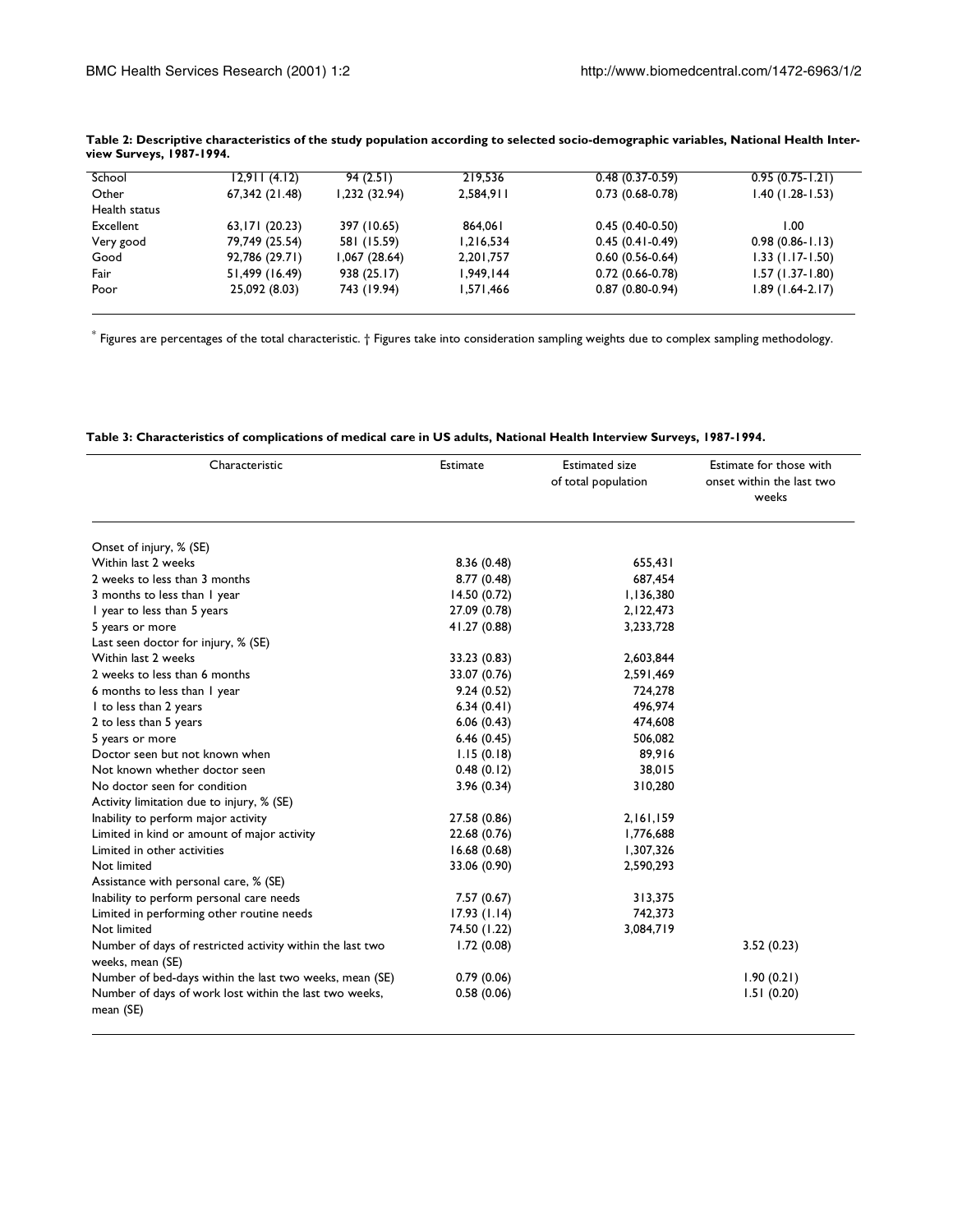| Age, y       | Model $I^*$         | Model 2 <sup>+</sup>                         | Model 3 <sup>+</sup> |
|--------------|---------------------|----------------------------------------------|----------------------|
|              |                     | Whites, odds ratio (95% confidence interval) |                      |
| $18-24$      | 1.00                | 1.00                                         | 1.00                 |
| $25 - 34$    | $1.48(1.18-1.86)$   | $1.53(1.19-1.96)$                            | $1.56(1.19-2.05)$    |
| 35-44        | $1.75(1.39-2.19)$   | $1.88(1.47 - 2.41)$                          | $1.81(1.38-2.38)$    |
| 45-54        | $1.83(1.47-2.28)$   | $1.97(1.54-2.51)$                            | $1.77(1.34-2.32)$    |
| 55-64        | $1.89(1.51 - 2.35)$ | 1.93 (1.52-2.45)                             | $1.61(1.22-2.12)$    |
| 65-74        | $1.85(1.50-2.28)$   | $1.85(1.46-2.33)$                            | $1.51(1.14-2.00)$    |
| 75 and older | $1.67(1.34-2.08)$   | $1.71(1.34-2.18)$                            | $1.40(1.06 - 1.86)$  |
|              |                     | Blacks, odds ratio (95% Cl)                  |                      |
| $18-24$      | 1.00                | 1.00                                         | 1.00                 |
| $25 - 34$    | $1.40(1.00-1.96)$   | $1.50(1.04-2.17)$                            | $1.47(1.01 - 2.15)$  |
| 35-44        | $1.60(1.20-2.14)$   | $1.61$ (1.18-2.20)                           | $1.44(1.02-2.02)$    |
| 45-54        | $1.47(1.07-2.04)$   | $1.60$ (1.12-2.28)                           | $1.33(0.90 - 1.97)$  |
| 55-64        | $1.22(0.87 - 1.70)$ | $1.23(0.85 - 1.77)$                          | $0.99(0.67 - 1.47)$  |
| 65-74        | $1.45(1.05-1.99)$   | $1.48(1.03 - 2.13)$                          | $1.21(0.82 - 1.78)$  |
| 75 and older | $0.81(0.52 - 1.26)$ | $0.82(0.49 - 1.36)$                          | $0.67(0.40-1.12)$    |
|              |                     | Others, odds ratio (95% CI)                  |                      |
| $18-24$      | 1.00                | 1.00                                         | 1.00                 |
| $25 - 34$    | $2.26(1.28-4.01)$   | 2.44 (1.31-4.56)                             | $2.36(1.26 - 4.41)$  |
| 35-44        | $0.66(0.28-1.52)$   | $0.80(0.34-1.86)$                            | $0.73(0.31-1.72)$    |
| 45-54        | 1.72 (0.93-3.19)    | $1.73(0.86 - 3.49)$                          | $1.49(0.74-3.02)$    |
| 55-64        | $1.51(0.78-2.90)$   | 1.72 (0.88-3.36)                             | $1.42(0.72 - 2.79)$  |
| 65-74        | 2.58 (1.48-4.52)    | 3.04 (1.69-5.45)                             | 2.47 (1.37-4.47)     |
|              |                     |                                              |                      |

<span id="page-5-0"></span>

|                                           | Table 4: Odds ratios for complications of medical care with control for socio-demographic variables, by race and age, in US adults, Na- |  |  |
|-------------------------------------------|-----------------------------------------------------------------------------------------------------------------------------------------|--|--|
| tional HealthInterview Surveys, 1987-1994 |                                                                                                                                         |  |  |

\* Adjustment for survey year † Model 1 plus adjustment for education and annual income ‡ Model 2 plus adjustment for major activity and health status

Results from the base model for other races indicate a bimodal pattern with peaks at 25 to 34 years and above 65 years of age that did not change appreciably with adjustment for all other confounders. For these age groups, the risk for complications of medical care was more than twice that of the youngest age group.

Risk derived after adjustment for all variables are displayed graphically in Figure [2](#page-6-0).

# **Discussion**

While a number of studies have quantified the occurrence of adverse events in health systems [\[1](#page-7-0), [2,](#page-7-1) [8](#page-8-0), [15](#page-8-7), [16\]](#page-8-8), none have examined the impact of these events in a population-based sample of the US population. Using eight years of cross-sectional data from an on-going, annual population-based survey of the US adult population, we have attempted to measure the burden of morbidity arising from these events and to determine the relationship between complications of medical care and socio-demographic variables.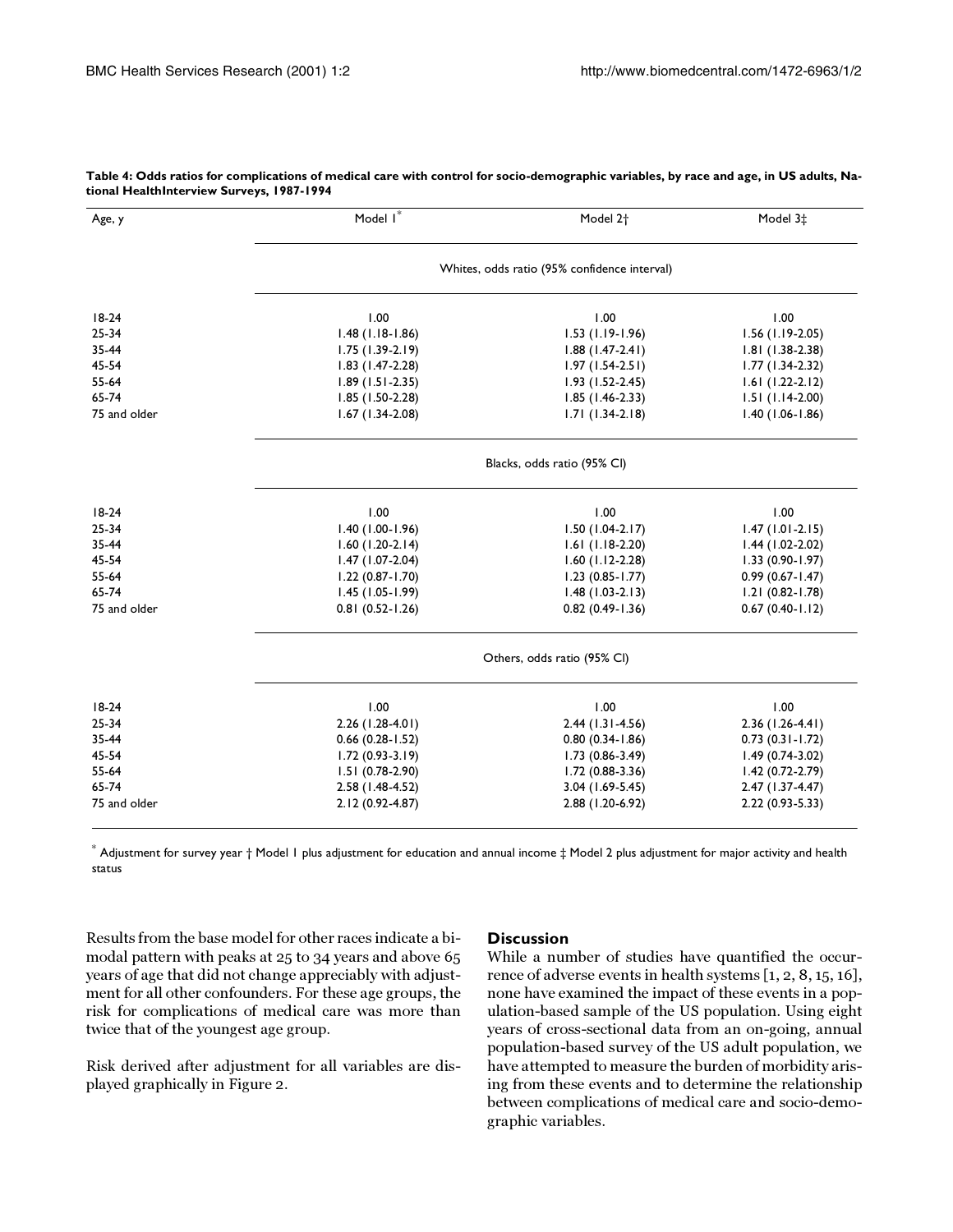

#### <span id="page-6-0"></span>**Figure 2**

Multivariably adjusted race- and age-specific odds ratios for complications of medical care in US adults, National Health Interview Surveys, 1987 to 1994.

Our estimates of prevalence differ from those conducted by other studies. Extrapolations to the US general population of data from HMPS [[1,](#page-7-0) [2\]](#page-7-1) conducted in New York State in 1984 have indicated that over a million hospitalized patients suffered an injury due to medical treatment [[9](#page-8-1), [16](#page-8-8)]. Using similar methodology, a more recent study made similar extrapolations from data collected in Utah and Colorado, arriving at a total population figure slightly less than one million [\[5](#page-7-3)]. Even when limited to adults, our results point to population numbers averaging about 1 million over the seven-year period, with a suggestion of a generally increasing trend to values above this level.

Our findings are strengthened by the use of data from subjects randomly selected from the total US population over eight years. Previous research has used hospitalbased data to reach conclusions about the experience of the total population. The external validity of such inferences are conditioned on the representativeness of the study population on which the results are based. Hospitals often lack clear indications of the catchment populations to which such generalizations are to be made. This progressive hierarchical leap is hard to justify, especially if primary data from the total population of interest is publicly available, as is the NHIS. Furthermore, our data suggest that a statistically significant relationship exists between such injuries and certain US geographical regions, implying that estimates derived from localities may not correctly reflect the total population's experience.

The NHIS lacks both the ability to externally validate the veracity of self-reported claims of complications of medical care and the specificity of classification offered by hospital-based studies. For instance, one cannot measure the extent to which subjects reported conditions that were due to some disease process instead of a particular complication of medical care. In some cases, medical complications are an unavoidable outcome of therapy. In spite of this, our data captures a feature of inquiry that is missed by hospital-based studies: population estimates include injuries that arise from community-based sources. Thus, two different aspects of the same question are addressed.

A recent Australian study attempted to measure such incidents arising from the general practice setting. Of about 1,500 reports of adverse events received, 44% were due to premature or inappropriate use and 26% reported problems occurring during therapeutic use. About 15% of adverse events were due to the use of contraindicated medication and 11 percent were due to unintended medications or use that was not medically indicated at the time [[17](#page-8-9)]. It has been estimated that such incidents give rise to comparable costs to the health system as that due to all other forms of injury combined (including suicide, falls, homicide, etc.) [[18](#page-8-10)].

In this study, injuries arising from complications of medical care were self-reported. This dependence on the subject's self-reported recall of events is problematic only if differential recall is related to the outcome of interest. However, due to a lack of validation from external sources (i.e., medical records, case notes, etc.), we are unable to exclude the possibility that point estimates within populations or specific subgroups are misrepresented, especially since some subjects were asked to recall events that took place up to one year from the interview.

Plausible situations arise that might account for differential reporting or misclassification. These might take the form of differences in awareness that injuries may be related to certain medical complications, or local or nationwide publicity related to high-profile cases of complications of medical care being applied to personal situations. We do not have enough data to speculate as to how, or to what extent, these differences might have affected the results. However, biases arising from misclassification in this setting will tend to attenuate any relationships found, since there is no a priori evidence that one categorization was more likely than another. We propose four situations in which misclassification might be plausible.

Firstly, reporting behaviour, as with medication compliance or dietary recall, is a complex activity affected by numerous external factors [\[19](#page-8-11), [20\]](#page-8-12). Secondly, subjects may attribute outcomes of the disease to outcomes of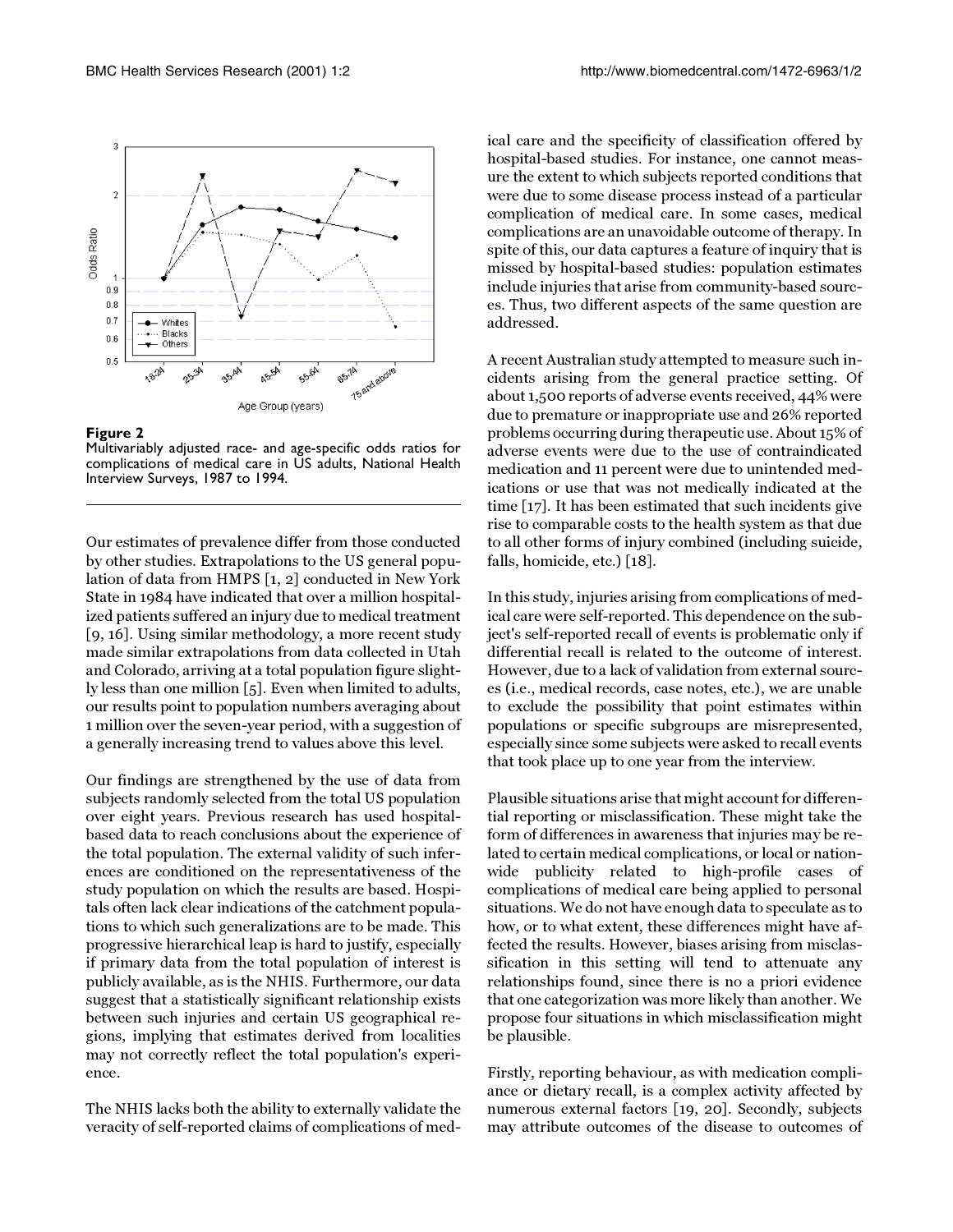therapy, or vice-versa. Thirdly, the litigious character of participants in the US health system (in both providers and consumers of medical care) has been widely recognized [[21](#page-8-13), [22\]](#page-8-14). Lastly, increased media publicity about the impact of adverse events is known to make evaluation of symptoms difficult [\[23](#page-8-15)].

Prevalence data was used to estimate risk, but its interpretation is relevant only insofar as it is related to the associations with relevant covariates or groups of covariates suggested by the statistical models. Any suggestion that these results imply causality is an inappropriate appreciation of the complexity of the subject matter and the inadequacy of the primary design of the NHIS. For instance, the prevalence odds ratio is an unbiased estimate of the incidence odds ratio only if the exposure is unrelated to prognosis (ie., duration of illness is the same for exposed and unexposed groups). Since selfreported, cross-sectional data were used, we have no direct information about the longitudinal features of the condition. Hence, even the most fundamental criterion in arguing for the presence of causation - temporality - is unfulfilled.

When modelling the risk for injuries due to complications of medical care, we found significant interaction between age and race. The effect of age had been previously examined in the HMPS [\[2](#page-7-1)]. In that study, subjects above 64 years of age were more than twice as likely to have complication arising from medical care compared to those under 45 years. We hypothesized that some degree of residual confounding was present when broad age ranges were used. Our unadjusted results mirror those of the HMPS findings. However, after adjustment for multiple variables, differences emerged. To our knowledge, this is the first indication of the presence of such an interaction. We explored the possibility that these results were due to some bias in the design of the study. The NHIS is known for the consistency of its data checks and response rates for the analysis period were consistently above 90%. Selection bias is unlikely in this setting.

We recognize the limitation of the racial classifications used by the NHIS, especially in the category labelled "Others". However, the lack of available information for persons that could potentially be included in this category prompted us to keep the three-category coding. The results are admittedly unstable, given that analyses were based on much smaller sample sizes. Future research could examine this issue more finely.

If present, non-differential misclassification will generally tend to attenuate predicted differences between groups. For instance, this attenuation might have been

the cause of the non-significant results seen in the older age groups. However, if present, the results for the younger age groups are expected to be underestimates of the true value.

The potential immediate and long-term research and policy implications of these findings are many and have been discussed previously in other fora [[24](#page-8-16)–[28](#page-8-17)]. This study lends support for the development of common definitions and systems for the routine collection and analysis of data from complications of medical care. These information systems should not only have the capacity to exploit the inherently hierarchical nature of specific health service boundaries (ie., hospitals within counties within states within regions), but also provide a means of promoting a systematic method to the strengthening of approaches to quality of care within the larger health care community.

# **Conclusions**

These data suggest that self-reported injuries due to complications of medical care impose heavier morbidity than previously considered with some indication that socio-demographic variables modify the risk for injuries. Further studies are required to better understand these relationships.

# **Abbreviations**

CI, confidence interval; HMPS, Harvard Medical Practice Study; ICD-9, Ninth Revision of the International Classification of Diseases; NCHS, National Center for Health Statistics; NHIS, National Health Interview Survey; OR, odds ratio;

# **Acknowledgements**

Drs Peter Chyka and Tim Lesar provided valuable insight as peer-reviewers of this manuscript.

## **References**

- <span id="page-7-0"></span>1. [Brennan TA, Leape LL, Laird NM, Hebert L, Localio AR, Lawthers](http://www.ncbi.nlm.nih.gov/entrez/query.fcgi?cmd=Retrieve&db=PubMed&dopt=Abstract&list_uids=1987460) [AG, Newhouse JP, Weiler PC, Hiatt HH:](http://www.ncbi.nlm.nih.gov/entrez/query.fcgi?cmd=Retrieve&db=PubMed&dopt=Abstract&list_uids=1987460) **Incidence of adverse events and negligence in hospitalized patients. Results of the Harvard Medical Practice Study I.** *N Engl J Med* 1991, **324**:370-6
- <span id="page-7-1"></span>2. [Leape LL, Brennan TA, Laird N, Lawthers AG, Localio AR, Barnes BA,](http://www.ncbi.nlm.nih.gov/entrez/query.fcgi?cmd=Retrieve&db=PubMed&dopt=Abstract&list_uids=1824793) [Hebert L, Newhouse JP, Weiler PC, Hiatt H:](http://www.ncbi.nlm.nih.gov/entrez/query.fcgi?cmd=Retrieve&db=PubMed&dopt=Abstract&list_uids=1824793) **The nature of adverse events in hospitalized patients. Results of the Harvard Medical Practice Study II.** *N Engl J Med* 1991, **324**:377-84
- <span id="page-7-2"></span>3. [Cohen MR, Anderson RW, Attilio RM, Green L, Muller RJ, Pruemer](http://www.ncbi.nlm.nih.gov/entrez/query.fcgi?cmd=Retrieve&db=PubMed&dopt=Abstract&list_uids=8697025) [JM:](http://www.ncbi.nlm.nih.gov/entrez/query.fcgi?cmd=Retrieve&db=PubMed&dopt=Abstract&list_uids=8697025) **Preventing medication errors in cancer chemotherapy.** *Am J Health Syst Pharm* 1996, **53**:737-46
- 4. [Lesar TS, Lomaestro BM, Pohl H:](http://www.ncbi.nlm.nih.gov/entrez/query.fcgi?cmd=Retrieve&db=PubMed&dopt=Abstract&list_uids=9236558) **Medication-prescribing errors in a teaching hospital. A 9-year experience.** *Arch Intern Med* 1997, **157**:1569-76
- <span id="page-7-3"></span>5. [Thomas EJ, Studdert DM, Burstin HR, Orav EJ, Zeena T, Williams EJ,](http://www.ncbi.nlm.nih.gov/entrez/query.fcgi?cmd=Retrieve&db=PubMed&dopt=Abstract&list_uids=10718351) [Howard KM, Weiler PC, Brennan TA:](http://www.ncbi.nlm.nih.gov/entrez/query.fcgi?cmd=Retrieve&db=PubMed&dopt=Abstract&list_uids=10718351) **Incidence and types of adverse events and negligent care in Utah and Colorado.** *Med Care* 2000, **38**:261-71
- 6. [Lesar TS, Briceland L, Stein DS:](http://www.ncbi.nlm.nih.gov/entrez/query.fcgi?cmd=Retrieve&db=PubMed&dopt=Abstract&list_uids=9002494) **Factors related to errors in medication prescribing.** *JAMA* 1997, **277**:312-7
- 7. [Classen DC, Pestotnik SL, Evans RS, Lloyd JF, Burke JP:](http://www.ncbi.nlm.nih.gov/entrez/query.fcgi?cmd=Retrieve&db=PubMed&dopt=Abstract&list_uids=9002492) **Adverse drug events in hospitalized patients. Excess length of stay, extra costs, and attributable mortality.** *JAMA* 1997, **277**:301-6